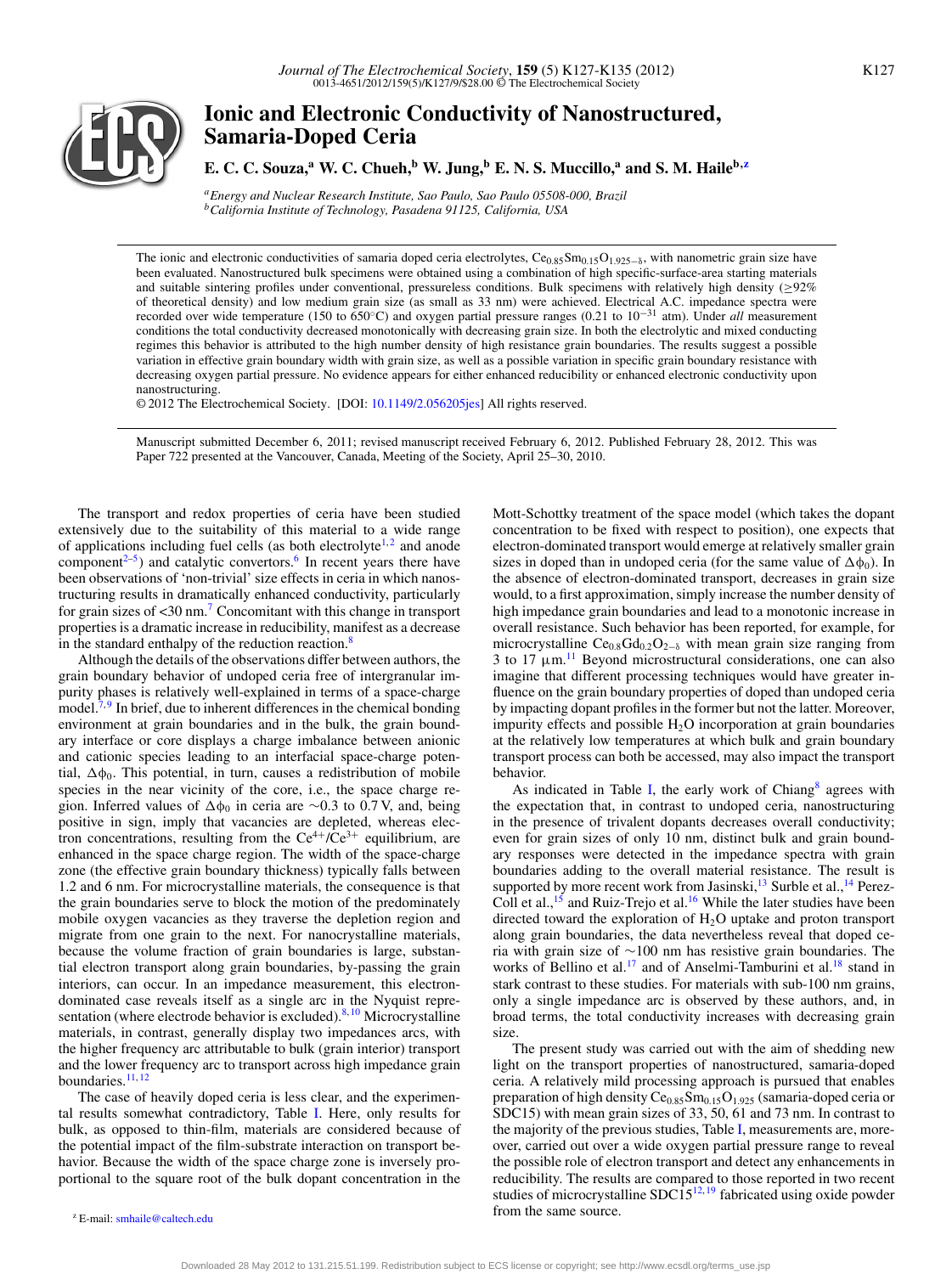| Reference                       | Composition                    | Sample processing | Grain size (nm) | $pO2$ (atm)   | $T(^{\circ}C)$ | Findings, with decreasing<br>grain size                             |
|---------------------------------|--------------------------------|-------------------|-----------------|---------------|----------------|---------------------------------------------------------------------|
| Chiang <sup>8</sup>             | $Ce0.74Gd0.26O2-8$             | hot-pressing      | 10              | Air           | 350-400        | high grain-boundary<br>blocking effect                              |
| Bellino <sup>17</sup>           | $Ce0.8Sm0.2O2-8$               | fast firing       | $83 - 36$       | Air           | $125 - 250$    | increase in the electrical<br>conductivity; single<br>impedance arc |
| Anselmi-Tamburini <sup>18</sup> | $Ce_{0.7}Sm_{0.3}O_{2-\delta}$ | spark plasma      | $35 - 16.5$     | $1 - 10^{-8}$ | 100-850        | increase in the electrical<br>conductivity; single<br>impedance arc |
| Jasinski <sup>13</sup>          | $Ce0.8Sm0.2O2-8$               | film-net shaped   | $55 - 40$       | Air           | $150 - 800$    | decrease in the electrical<br>conductivity                          |

## <span id="page-1-0"></span>**Table I. Summary of literature reports on nanostructured GDC and SDC.**

## **Specimen Preparation and Characterization**

Nanoparticulate  $Ce<sub>0.85</sub>Sm<sub>0.15</sub>O<sub>1.925</sub>$  (NexTech Materials Ltd) with high specific surface area (168 m<sup>2</sup> g<sup>-1</sup>) was used as-received. This material is prepared by a hydrothermal technique, and, as reported by the manufacturer, has a silicon impurity level of <50 ppm and a narrow size distribution of relatively spherical primary particles of 5 to 10 nm in diameter. Disk-shaped specimens, 13 mm in diameter, were consolidated and pressed under 222 MPa uniaxial pressure to obtain compacts 0.75 mm thick. In some instances a second isostatic pressing step, with a pressure in the range of 250 and 350 MPa, was also applied, increasing the green density from  $\sim$ 3 to  $\sim$ 3.5 g cm<sup>-3</sup>. Sintering was carried out under ambient atmospheres, and several different heating rates, dwell temperatures, and dwell times were explored as a means of attaining high-density compacts of desired grain size. Sintered densities were determined by the water immersion method. Fractured surfaces were observed in a scanning electron microscope (LEO 1550VP Field Emission) with *in-lens* detectors using secondary electrons and mean effective grain size (grain boundaryto-grain boundary distance<sup>20</sup>) evaluated using the linear intercept method.

It was anticipated that a fast-firing procedure (fast heating, short dwell time, and fast cooling), as employed by Bellino et al.,  $17$  would be required to obtain high-density, nanostructured materials under pressureless sintering. However, after some trial and error, it was found that high densities  $(>90\%)$  and small grain sizes  $(<130 \text{ nm})$  could be obtained simply by using a combination of low sintering temperatures (800 – 1000◦C), moderate dwell times (5 hr), and conventional heating rates  $(2-5°C/min)$ . Moreover, it was found that the high ramp rates of fast-firing inevitably led, likely during the heating stage, to the formation of microcracks. Ultimately, a set of four nanostructured specimens was obtained using sintering temperatures of 800, 900, 950 and 1000°C.

Electron micrographs of the fracture surfaces of the samples is presented in Figure [1.](#page-1-1) The materials are composed of regular polygonal grains and display relatively low porosity. Figure [2](#page-2-0) shows the variation of the mean grain size and the relative density with the temperature of sintering. The density is relatively insensitive to temperature, falling in the range 92 to 95% of theoretical, whereas the mean grain size increases monotonically with sintering temperature, from 33 to 73 nm for the temperature range examined, with a distribution of grain sizes that also increases with sintering temperature. While facile

<span id="page-1-1"></span>

**Figure 1.** Scanning electron microscopy images of fracture surfaces of nanostructured SDC15 samples sintered at the temperatures indicated.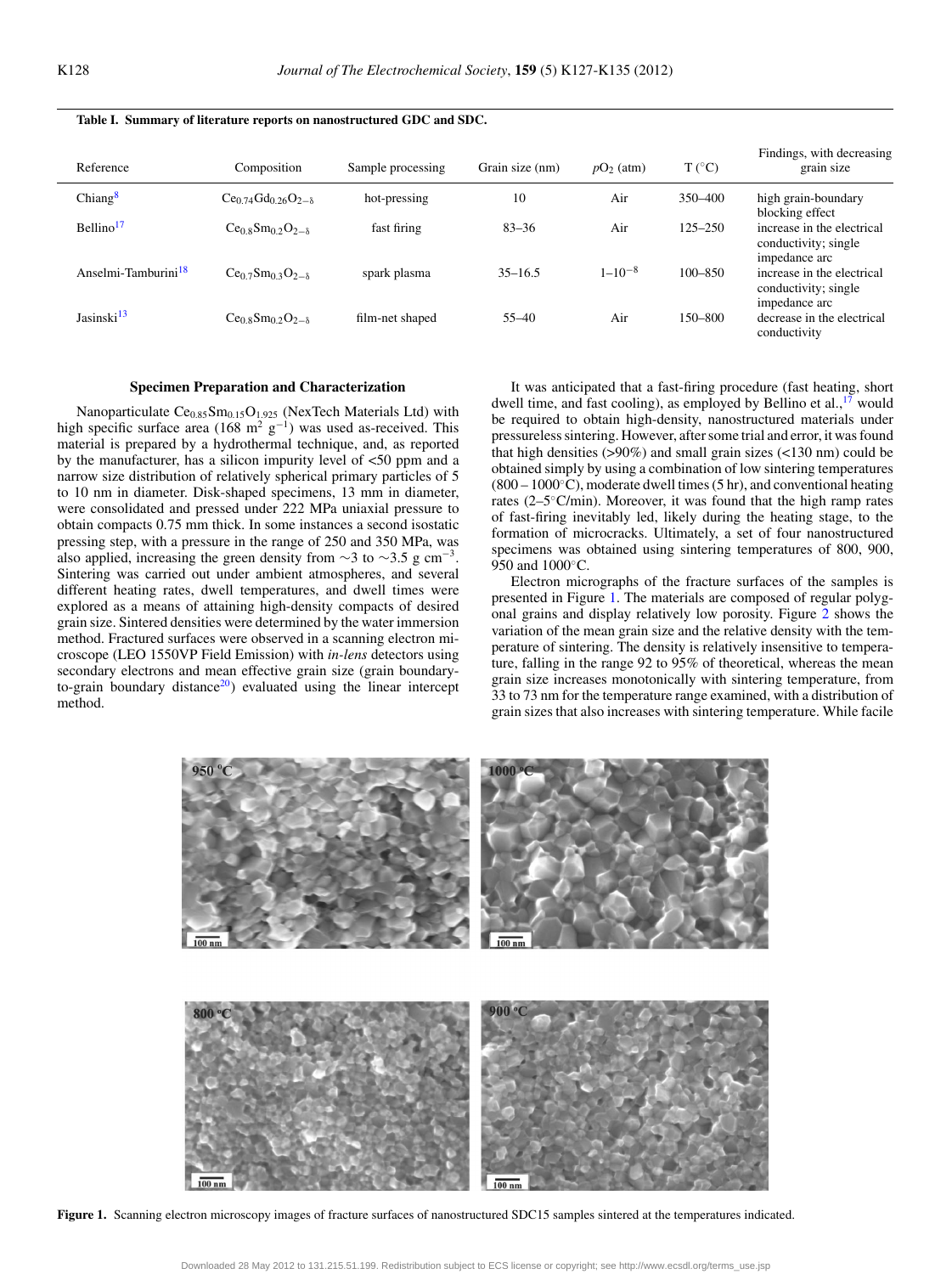<span id="page-2-0"></span>

**Figure 2.** Relative density and mean grain size (grain boundary-to-grain boundary distance) as functions of sintering temperature in nanostructured SDC15. Error bars for grain size data reflect distribution in measured sizes. Lines are guides to the eye.

densification in the absence of significant grain growth, as reported here, is rather unexpected, it is noteworthy that Ruiz-Trejo et al.<sup>16</sup> obtained generally similar results using starting materials from the same manufacturer. Furthermore, in contrast to spark plasma or hot isostatic pressure sintering, conventional sintering does not reduce the material and hence does not require an additional anneal in oxygen or air prior to electrical characterization.<sup>18</sup>

For the measurement of electrical transport properties, metallic electrodes were applied to the opposing sides of the compact disk samples. For the 73 nm and 61 nm grain-sized samples sintered at 1000 and 950◦C, respectively, platinum paste (6082, Engelhard), which requires an additional firing step at 900◦C, was utilized. For the smaller grained samples, sintered at 900 and 800◦C, silver paste which requires a curing step at only 300◦C, was employed instead, in order to prevent any microstructure change during specimen preparation. Gold leads supported onto a silver mesh were affixed on both faces of the pellets to serve as current collectors. Impedance data were collected using a Solartron 1260 analyzer in a frequency range from 0.01 or 0.1 Hz to 10 MHz with 100 mV of applied voltage. Equivalent circuit fitting to the impedance data was performed using the commercial software package ZView (Scribner Associates).

Measurements were carried out under a range of oxygen partial pressures and temperatures. Under synthetic air  $(pO<sub>2</sub> = 0.21$  atm) the temperature was varied from 150 to 650◦C in 25–50◦C increments with a dwell time of ∼30 mins at each temperature to achieve equilibrium. Under more reducing conditions ( $pO_2 = 10^{-4}$  to  $10^{-31}$  atm) only high temperature data were collected due to the much longer equilibration times required. Low oxygen partial pressures were attained using  $H_2/H_2O/Ar$  mixtures. At each temperature and oxygen partial pressure condition, the system was considered equilibrated when the impedance data were unchanged within 2% between sequential measurements separated in time by 5 minutes.

### **Data Analysis Methodology**

As is shown below, the impedance spectra at low temperatures  $(pO<sub>2</sub>)$  $= 0.21$  atm) displayed two electrolyte-related arcs in the Nyquist representation ( $-Z_i(\omega)$  vs.  $Z_r(\omega)$ , where  $Z_i$  is the imaginary component of the impedance,  $Z_r$  is the real component, and  $\omega$  is frequency), in which the high-frequency arc could be attributed to the bulk response and the low frequency arc to the grain boundary response. Accordingly, the data were analyzed in the framework of the brick layer model, $10, 11, 21$  $10, 11, 21$  $10, 11, 21$  $10, 11, 21$ in which the grain boundary arc is understood to result from high impedance grain boundaries in series with the lower impedance grain interiors. As the densities of all samples was comparable, Figure [2,](#page-2-0) no correction for porosity was applied.

Consistent with the brick layer model, the impedance behavior was represented using two parallel (RQ) circuits placed in series, where Q is a constant-phase-element (CPE) that accounts for non-ideal capacitance and a distribution of physical properties. The data were analyzed using the following quantities and relationships applicable to the brick layer model:

*Impedance of a constant phase element*:

$$
Z_{\rm CPE}(\omega) = Y^{-1}(j\omega)^{-n} \tag{1}
$$

where  $j = \sqrt{-1}$ , *Y* and *n* are constants, and  $0 \le n \le 1$ .

*Effective capacitance of a parallel (RQ) circuit*:

$$
C = Y^{1/n} R^{(1/n-1)} \tag{2}
$$

valid when  $n > \sim 0.8$ .

*Total or effective grain boundary conductivity*:

$$
\sigma_{gb}^{tot} = \frac{1}{R_{gb}} \left(\frac{L}{A}\right)
$$
 [3]

where  $R_{gb}$  is the absolute resistance associated with the grain boundary arc, and *L* and *A* are the sample length and area respectively.

*Specific grain boundary conductivity*:

<span id="page-2-2"></span>
$$
\sigma_{gb}^{spec} = \frac{1}{R_{gb}} \left(\frac{L}{A}\right) \frac{\delta_{gb}}{dg} = \frac{1}{\rho_{gb}^{spec}} \tag{4}
$$

where  $\delta_{gb}$  is the grain boundary thickness,  $d_g$  is the grain size, and  $\rho_{gb}^{spec}$  is the specific grain boundary resistivity.

*Total material resistivity*:

<span id="page-2-3"></span>
$$
\rho^{tot} = \rho_{gi} + \rho_{gb}^{tot} = \rho_{gi} + \rho_{gb}^{spec} \frac{\delta_{gb}}{dg}
$$
 [5]

where ρ*tot* is obtained from the total sample resistance and the macroscopic dimensions and the quantity  $\rho_{gb}^{spec} \cdot \delta_{gb}$  can be defined as the impedance per grain boundary traversed (an area normalized quantity).

*Dimensionless microstructural parameter*:

<span id="page-2-1"></span>
$$
\frac{\delta_{gb}}{d_g} = \frac{C_{gi}}{C_{gb}} \tag{6}
$$

where  $C_{gi}$  is the absolute capacitance associated with the bulk arc,  $C_{gb}$ is the absolute capacitance associated with the grain boundary arc, and expression [6](#page-2-1) is obtained under the assumption that the dielectric constants in the bulk and grain boundary regions are the same. From expressions [4](#page-2-2) and [6,](#page-2-1) it follows that the microstructure independent property,  $\sigma_{gb}^{spec}$ , can be obtained from an impedance measurement carried out over a frequency range that yields all the electrical parameters associated with both the bulk and grain boundary responses. Using expression [5](#page-2-3) and an independent measurement of the grain size, it is possible to estimate the grain boundary thickness.

In addition to microstructural considerations, the electrical conductivity of trivalent-doped ceria is described by contributions from multiple carrier types. As discussed in many sources, $1,19$  $1,19$  over a relatively wide oxygen partial pressure range, the ionic contribution is independent of  $pO_2$ , whereas the electronic contribution is proportional to  $pO_2^{-1/4}$ . The  $pO_2$  dependence of the total conductivity is then described as

<span id="page-2-4"></span>
$$
\sigma^{tot} = \sigma_{ion} + \sigma_{el}^0 (p\Omega_2)^{-1/4} \tag{7}
$$

where  $\sigma_{ion}$  and  $\sigma_{el} = \sigma_{el}^0 (pO_2)^{-1/4}$  correspond, respectively, to the ionic and electronic components of the conductivity. From a fit to Eq. [7](#page-2-4) using data collected over a wide  $pO_2$  range it is thus possible to extract out these two contributions.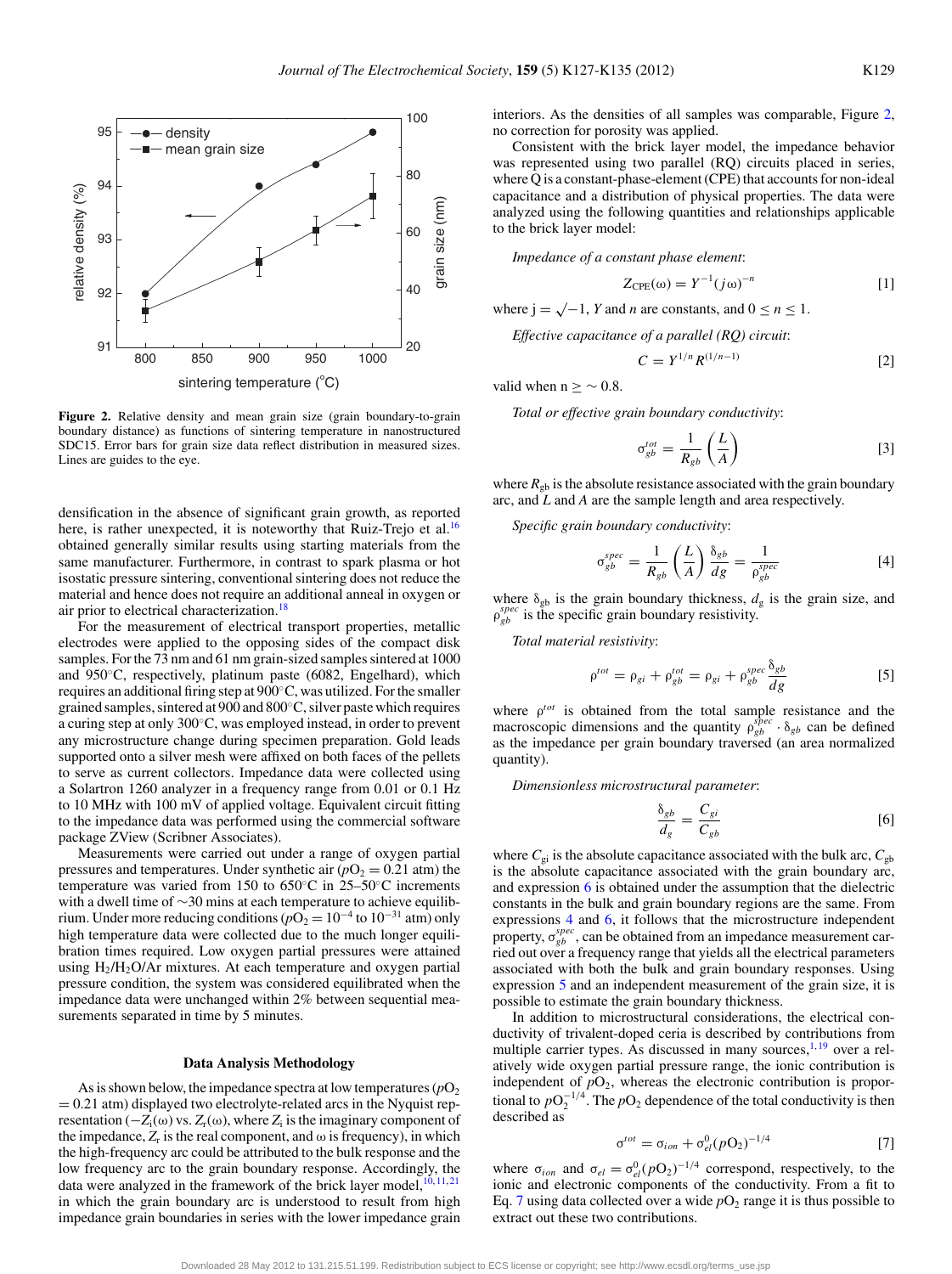## **Results**

*Ionic conductivity of SDC at ambient pO2.—* At moderate temperatures (150 to 325<sup>°</sup>C) and under  $pO_2 = 0.21$ , the impedance spectra of all four samples displayed two arcs in addition to a low frequency electrode response, as shown, for example, at 300◦C in Figure [3.](#page-3-0) It is immediately evident, and shown explicitly in Figure [4,](#page-3-1) that the magnitude of the resistance associated with the high-frequency arc, reflecting the bulk response, is independent of grain size (Fig. [4a\)](#page-3-1). In contrast, that associated with the low-frequency arc, reflecting the grain boundary response, increases sharply with increasing grain size (Fig. [4b\)](#page-3-1). Thus, the total material conductivity strongly *de*creases upon nanostructuring. The result is in general agreement with the early work by Chiang $\delta$  and most recent work by Jasinski,  $\frac{13}{13}$  and contradicts the results of Bellino<sup>17</sup> and of Anselmi-Tamburini<sup>18</sup> who observed impedance spectra with single arcs and overall increasing conductivity with decreasing grain size, Table [I.](#page-1-0)

The general impact of temperature on the characteristics of the impedance spectra are presented in Figure [5,](#page-3-2) using the sample with 73 nm grain size as an example. With increasing temperature, a smaller and smaller portion of the high-frequency arc is accessible, a direct consequence of the exponential increase with temperature of the characteristic frequency for bulk transport. The higher frequency arc was generally inaccessible for all samples at temperatures of 350◦C and higher, limiting the evaluation of the impedance-derived microstructural parameters to lower temperatures. Because of these frequency limitations and the significance of stray inductance effects above 325<sup>°</sup>C, even the grain boundary arc is difficult to evaluate and, accordingly, only the sum of the (total) grain boundary and grain interior resistances are reported for higher temperatures.

The temperature dependences of the bulk, effective grain boundary and total (high temperature) conductivities are presented in Figure [6](#page-4-0) in Arrhenius form and selected properties obtained from the impedance analysis are summarized in Table [II.](#page-4-1) In both the figures and the table, the results are compared to those of the microcrystalline material.<sup>12, [19](#page-8-16)</sup> The relative dielectric constant associated with the high frequency response, ranging from  $\sim$ 75 to  $\sim$ 120, is consistent with identification of this arc as the bulk response, $2<sup>2</sup>$  although the reasons for the observed variations in  $\varepsilon$ <sub>r</sub> with grain size are unknown. Consistent with the behavior at  $300^{\circ}$ C (Fig. [3\)](#page-3-0), the bulk conductivity is independent of grain size, over the entire temperature range. Furthermore, both the absolute magnitudes and the activation energies for charge transport associated with this arc, the latter set obtained from a fit of the temperature dependent behavior to the Arrhenius relation

$$
\sigma T = \sigma_0 \exp(-E/kT) \tag{8}
$$

<span id="page-3-0"></span>

Figure 3. Representative impedance spectra collected at 300°C under synthetic air from nanostructured SDC15 samples with the grain sizes indicated.

<span id="page-3-1"></span>

**Figure 4.** (a) Bulk (grain interior) and (b) effective grain boundary conductivity of nanostructured SDC15 at 300◦C under synthetic air as a function of grain size. Dashed line in (a) corresponds to the microcrystalline value.<sup>12</sup> Straight line in (b) is a linear fit to the data.

<span id="page-3-2"></span>

**Figure 5.** Representative impedance spectra collected from nanostructured SDC15 with mean grain size of 73 nm (1000◦C sinter) under synthetic air at the temperatures indicated.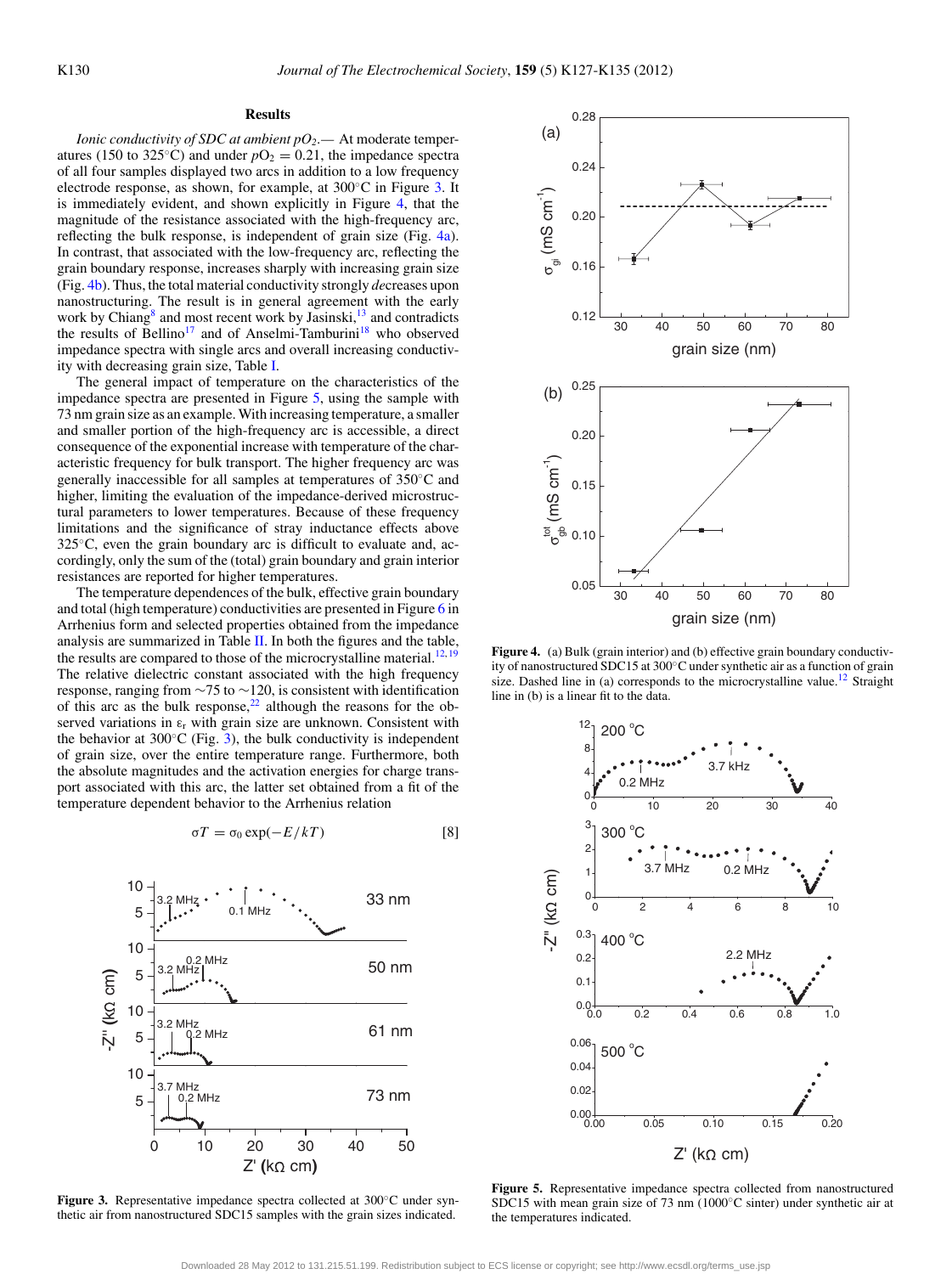<span id="page-4-0"></span>

Figure 6. Temperature dependence conductivity quantities in nanostructured SDC15 under synthetic air, presented in Arrhenius form: (a) grain interior (or bulk), (b) total (or effective) grain boundary conductivity, and (c) total bulk and grain boundary conductivity. Microcrystalline data in (a) and (b) after Chueh; $^{12}$  in (c) after Lai.<sup>19</sup>

are identical, within experimental error, to those of the bulk values of the microcrystalline material, $12$  indicating that the slight variation in dielectric behavior and slight elevation in  $\varepsilon_r$  relative to the microcrystalline value of 59 does not play a significant role in the transport properties.

The relative dielectric constant implied by the lower-frequency arc ranges from 860 to 2670, consistent with the assignment of this response to grain boundary behavior. Moreover, the activation energy associated with this response, ranging from 0.93 to 0.95 eV matches the microcrystalline value for grain boundary transport, further justifying the assignment to grain boundary behavior. As already noted, the mere observation of a grain boundary impedance arc implies that the boundaries act as high impedance barriers to charge transport rather than as high conductivity pathways, and, furthermore, that the grain boundary response is dominated by perpendicular rather than parallel grain boundaries[.21](#page-8-18) Consistent with this interpretation, both the effective grain boundary conductivity, Figure [6b,](#page-4-0) and the total con-ductivity, Figure [6c,](#page-4-0) decrease monotonically with decreasing grain size. Moreover, the total conductivities observed at high temperatures are lower than those of the microcrystalline analog, $19$  whereas the activation energies for ion transport are comparable or slightly higher. The grain size dependence of total conductivity indicates that the grain boundary contributions to resistance are non-negligible for all four nanostructured samples, even at temperatures as high as 650◦C, despite the higher activation energies for grain boundary transport. The slight non-linearity in some of the Arrhenius plots may result from increasing dominance of the total transport behavior by grain boundaries as temperature is lowered.

Because the mean grain sizes of the samples are known from the microstructural evaluation, it is possible to directly evaluate the impedance per grain boundary within the context of the brick layer model. As implied by its definition, a plot of  $\rho_{gb}^{tot}$  vs.  $1/d_g$ , for a series of samples in which only the grain size differs, will be linear with a slope corresponding to  $\rho_{gb}^{spec} \cdot \delta_{gb}$  and will pass through the origin. At lower temperatures the  $\rho_{gb}^{tot}$  values are available directly from the impedance analysis. At higher temperatures,  $\rho_{gb}^{tot}$  is obtained from the difference between  $\rho^{tot}$ , as measured here, and  $\rho_{gi}$ , as reported for microcrystalline SDC15[.19](#page-8-16) In the microcrystalline case, the data are presumed to be dominated by bulk transport behavior as a result of the large grain size and the relatively high temperature of measurement. The results, Figure [7,](#page-5-0) suggest that, in fact, the impedance per grain boundary *in*creases with decreasing grain size. At 300◦C (Figure [7a\)](#page-5-0) the increase from the 73 nm-grained sample to the 33 nm-grained sample can be computed directly and is found to be about 60%, from 315 k $\Omega$ cm<sup>2</sup> to 510 k $\Omega$ cm<sup>2</sup>. At higher temperatures, because of possible batch-to-batch variations in the vendor supplied SDC15 and increasing significance of inductance effects at high temperatures, the numerical values are not provided. Nevertheless, the trend toward *higher* impedance per grain boundary with decreasing grain size is clearly evident, Figure [7b.](#page-5-0) If one accepts the microstructural simplifications of the brick layer model, there are two possible limiting

<span id="page-4-1"></span>**Table II. Selected physical and transport characteristics of nanostructured (this work) and microcrystalline[12,](#page-8-9) [19](#page-8-16) SDC15; dielectric constants averaged over 200–300°C, activation energies for grains (** $E_{\text{gi}}$ **) and grain boundaries (** $E_{\text{gb}}$ **) from 175 to 325°C, and for total ionic conductivity (** $E_{\text{tot}}$ **)** and electronic conductivity ( $E_{eon}^0$ ) from 500 to 650°C. Quoted errors for grain size and dielectric properties reflect the measured distribution, for **activation energies they reflect statistical errors obtained from fitting to an Arrhenius expression.**

| $T_{\text{sinter}}$ , $^{\circ}C$ | grain size, nm   | $\varepsilon_r(g_i)$ | $\varepsilon_r^{eff}(gb)^2 \times 10^{-2}$ | $\frac{C_{gi}}{C_{gh}} \times 10^2$ | $E_{\rm gi}$            | $E_{\rm gb}$            | $E_{\rm tot}$           | $E_{eon}^0$             |
|-----------------------------------|------------------|----------------------|--------------------------------------------|-------------------------------------|-------------------------|-------------------------|-------------------------|-------------------------|
| 800                               | $33 + 4$         | $120 \pm 10$         | $8.8 \pm 0.3$                              | $14.0 \pm 1.1$                      | $0.79 \pm 0.01$         | $0.95 \pm 0.01$         | $0.76 \pm 0.03$         | $1.32 \pm 0.04$         |
| 900                               | $50 \pm 5$       | $79 + 7$             | $13.8 \pm 0.2$                             | $5.7 \pm 0.5$                       | $0.83 \pm 0.01$         | $0.93 \pm 0.01$         | $0.75 \pm 0.01$         | $1.62 \pm 0.03$         |
| 950                               | $61 \pm 5$       | $81 + 4$             | $21.7 \pm 0.7$                             | $3.7 + 0.2$                         | $0.81 \pm 0.01$         | $0.96 \pm 0.01$         | $0.70 \pm 0.01$         | $1.88 \pm 0.06$         |
| 1000                              | $73 \pm 8$       | $76 + 4$             | $26.7 \pm 0.4$                             | $2.86 \pm 0.14$                     | $0.82 \pm 0.01$         | $0.95 \pm 0.01$         | $0.74 \pm 0.01$         | $1.95 \pm 0.10$         |
| 1350                              | 360 <sup>b</sup> | 59 <sup>b</sup>      | 180 <sup>b</sup>                           | 0.328 <sup>b</sup>                  | $0.77 \pm 0.01^{\circ}$ | $0.93 \pm 0.02^{\rm b}$ | $0.67 \pm 0.01^{\circ}$ | $2.31 \pm 0.02^{\circ}$ |

 $a \varepsilon_r^{eff}(gb) = \frac{C_{gb}}{\varepsilon_o} \frac{L}{A}.$ 

<span id="page-4-2"></span><sup>b</sup> microcrystalline sample data at 250◦C, activation energies over the temperature range 250–350◦C; after Chueh[.12](#page-8-9)

<span id="page-4-4"></span><span id="page-4-3"></span>c after Lai.<sup>19</sup>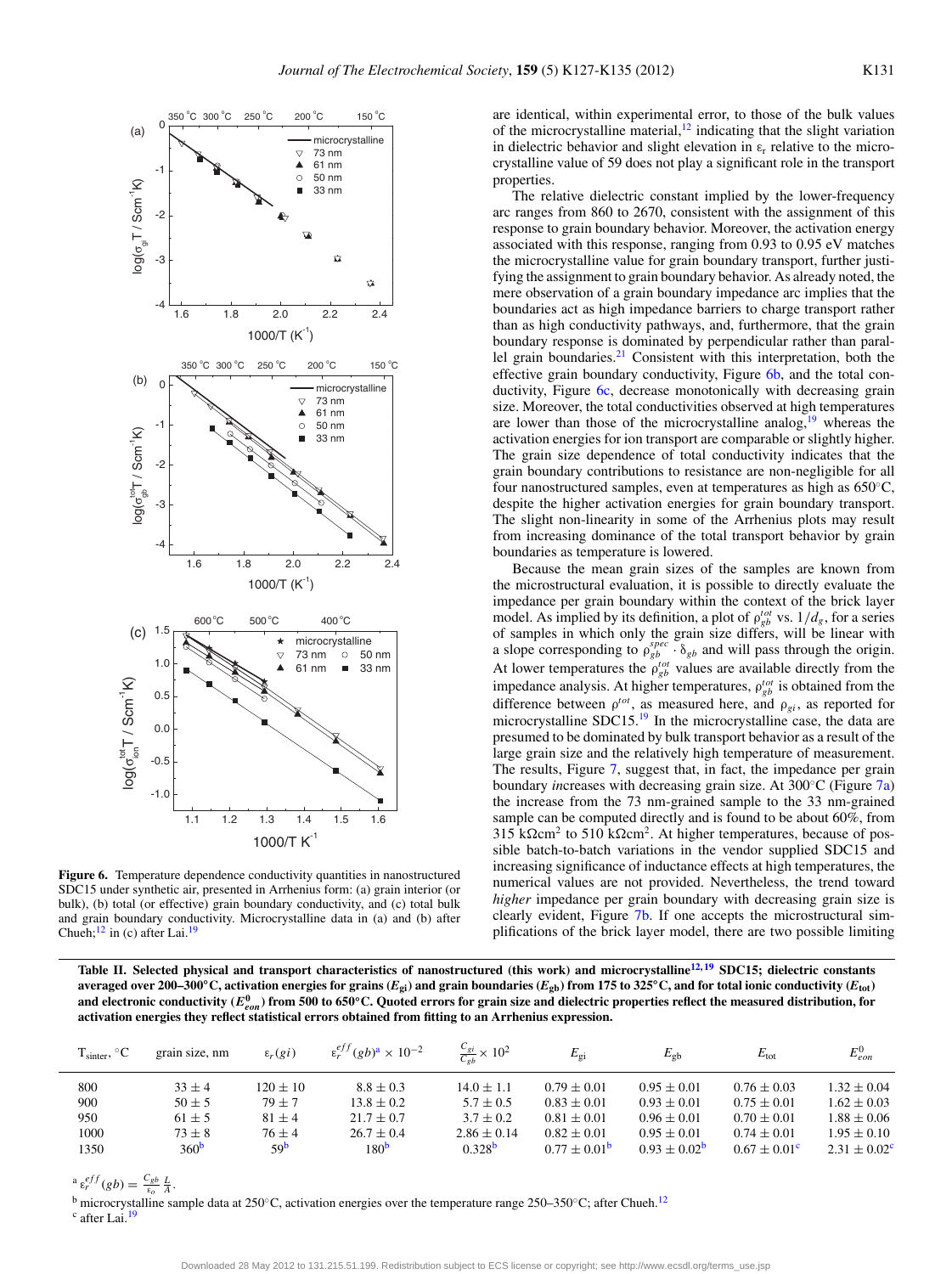<span id="page-5-0"></span>

**Figure 7.** Variation of total (or effective) grain boundary conductivity with grain size in nanostructured SDC15 as measured under synthetic air: (a) at  $300\degree$ C at which the grain boundary response was directly observed; and (b) at high temperatures at which the grain boundary response is estimated from the difference between the total resistance and the grain interior resistance as determined from the microcrystalline measurements.<sup>19</sup>

interpretations of this behavior: as grain size decreases the specific resistivity of the grain boundaries increases, or the grain boundary width increases.

It is possible to carry out an analogous, but independent, analysis of the dielectric behavior. Similar to the situation above, the capacitance ratio,  $C_{gi}/C_{gb}$ , which corresponds directly to the dimensionless microstructural parameter, δ*gb*/*dg*, is expected to increase with decreasing grain size such that a plot of this ratio vs.  $1/d_g$  passes through the origin and has a slope, in this case, directly equal to the grain boundary thickness, Eq.  $6$ . From the summary in Table [II](#page-4-1) it is apparent that  $C_{gi}/C_{gb}$  increases monotonically with decreasing grain size, in general agreement with the brick layer model and grain size independent properties. However, Figure  $8a$ , the variation with inverse grain size is once again non-linear, with behavior that mirrors that of the total grain boundary resistance. Furthermore, while the data in Figure  $8a$  reflect measurements at 300 $^{\circ}$ C, the behavior is replicated over the entire measurement range, Figure [8b.](#page-5-1) Within the framework of the brick layer model, there are again two possible limiting interpretations of this behavior: as grain size decreases the material properties change, in this case, the ratio of dielectric constants in the bulk and grain boundaries  $(\varepsilon_r(g_i)/\varepsilon_r(g_b))$  increases (irrespective of the absolute bulk value), or the grain boundary width simply increases. In combination with the results presented in Figure [7,](#page-5-0) it is reasonable to interpret the result in terms of behavior that is dominated by a change in grain boundary thickness, although changes in specific grain boundary properties (conductivity, dielectric constant) with changes in grain

<span id="page-5-1"></span>

**Figure 8.** Evaluation of the electric behavior of nanostructured SDC15 under synthetic air: (a) the dielectric ratio as a function of inverse grain size at  $300^{\circ}$ C; and (b) implied grain boundary thickness as a function of temperature under the assumption of spatially uniform dielectric constants.

size certainly cannot be ruled out. Under an assumption of a spatially homogeneous dielectric constant, the grain boundary thickness implied at 300°C decreases smoothly by a factor of  $\sim$ 2 from 4.6 nm for the smallest grained sample to 2.1 nm for the largest grained material. The latter value is, in turn, another factor of ∼2 larger than the grain boundary thickness of the microcrystalline material,  $\sim$ 1.2 nm.<sup>1</sup>

With the above interpretation,  $C_{gi}/C_{gb}$  is taken to yield a meaningful microstructural parameter from which the specific grain boundary conductivities of the four samples can be com-<br>puted according to  $\sigma_{gb}^{spec} = \sigma_{gb}^{tot} (C_{gi}/C_{gb})$ . For the data obtained at 300◦C, such normalization yields a specific grain boundary conductivity that is, at most, weakly dependent on grain size, Figure [9a.](#page-6-0) To minimize propagation of errors, single values of  $C_{gi}/C_{gb}$  (those reported in Table [II\)](#page-4-1) were used for conversion over the entire temperature range. The so-normalized conductivities, Figure [9b,](#page-6-0) coincide almost precisely with one another. Moreover, the specific grain boundary conductivity is almost two orders of magnitude smaller than the bulk or grain interior conductivity, consistent with the occurrence of distinct bulk and grain boundary arcs in the impedance spectra. It is further noteworthy that the microcrystalline material displays a specific grain boundary conductivity that is almost an order of magnitude lower than that of the nanostructured material, despite comparable bulk properties.

Overall, the major conclusion to be drawn is that increasing the number density of grain boundaries in SDC15 monotonically increases the total resistivity. For the nanocrystalline series of sample, the impedance per grain boundary slightly increases with decreasing grain size. Some reports suggest enhanced grain boundary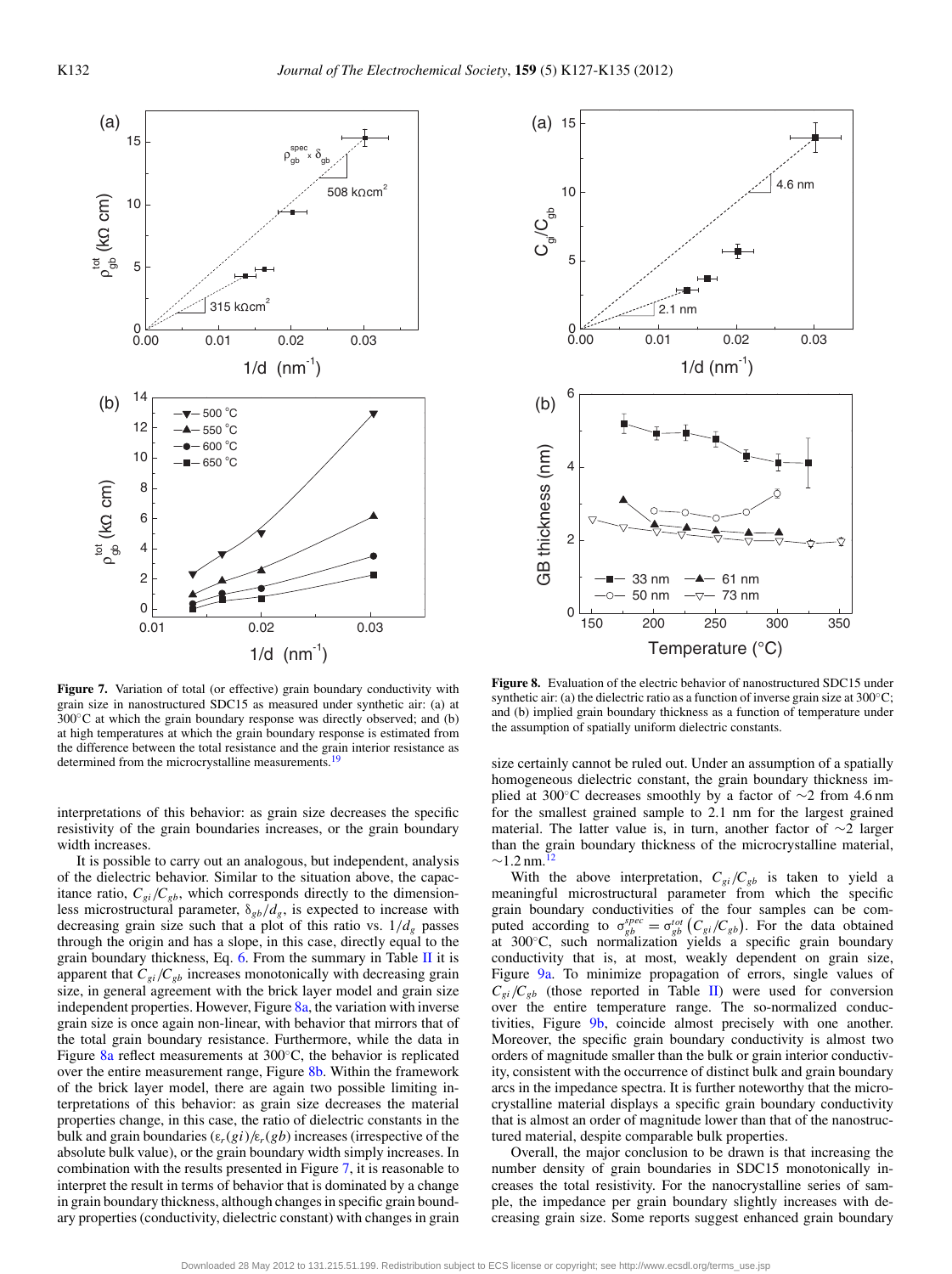<span id="page-6-0"></span>

<span id="page-6-1"></span>**Figure 9.** Specific grain boundary conductivity of nanostructured SDC15 measured under synthetic air (a) at 300◦C, and (b) as a function of temperature, presented in Arrhenius form. Microcrystalline data after Chueh.<sup>12</sup>

conductivity in nanostructured materials with high resistance grain boundaries due to dilution of impurities. Such behavior may explain the dramatic difference in specific grain boundary conductivity between the nanograined and microcrystalline material, but cannot be responsible for the small variation between the nanostructured samples. In sum, with the exception of an apparently increasing grain boundary thickness with decreasing grain size, as suggested independently from both the conductivity and the dielectric behavior, nanostructuring has not generated an unusual response.

*Conductivity as a function of*  $pO_2$ *. The results of the measure*ments under variable oxygen partial pressure (limited to high temperatures) are summarized in Figure [10,](#page-6-1) in which the total conductivity is presented as a function of oxygen partial pressure for temperatures between 500 and 650 C for each of the four specimens. The total conductivity in this case total implies contributions both from multiple species (ionic and electronic) and multiple processes (grain interior and grain boundary). Two features are immediately evident from the data. First, the general behavior of these materials is qualitatively unchanged from that of microcrystalline specimens, $\frac{19}{19}$  $\frac{19}{19}$  $\frac{19}{19}$  with a wide electrolyte regime occurring over moderate oxygen partial pressures and mixed electronic and ionic conductivity arising at low oxygen partial pressure. The latter is reflected in the increase in total conductivity with decreasing  $pO_2$ . Second, on an absolute scale, the conductivity decreases with decreasing grain size, in both the electrolytic regime (as discussed above) and mixed conductivity regime. Despite this variation, the position of the electrolytic domain boundary appears unchanged.

In the mixed conducting regime the ionic conductivity can, in principle, be eliminated by evaluation of  $\sigma_{\text{tot}} - \sigma_{\text{electrolytic}}$  to obtain the electronic conductivity. The analysis, Figure [11,](#page-7-0) reveals a surprising trend. Even with the electrolytic (and any other  $pO_2$  independent) contribution removed, the conductivity under reducing conditions is smallest for the smallest-grained sample. Furthermore, the exponent in the



Figure 10. Total conductivity of nanostructured SDC15 as a function of temperature and of oxygen partial pressure: (a)-(d) for the four samples with grain sizes as indicated. Closely spaced points correspond to a fit to expression [7.](#page-2-4)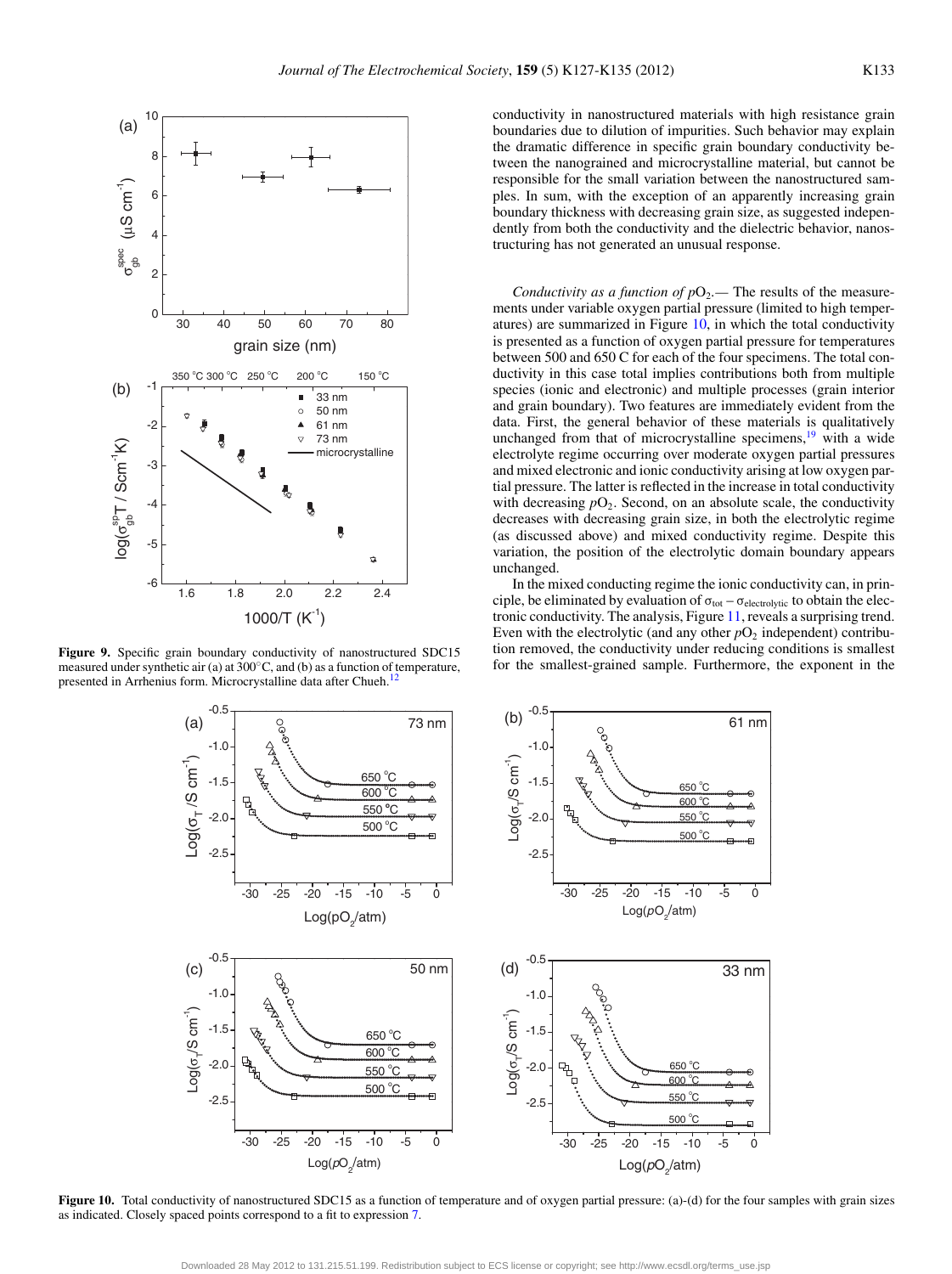<span id="page-7-0"></span>

**Figure 11.** Electronic transport properties of nanocrystalline SDC15 in the mixed conducting regime and at high temperatures. (a) Implied electronic conductivity as a function of oxygen partial pressure (see text) and (b) implied electronic conductivity term (see text) as a function of temperature in the Arrhenius representation. In (a) quoted numbers are the slopes in the log-log representation. In (b) activation energies are as given and microcrystalline data are taken from Lai.<sup>1</sup>

power-law dependence on  $pO_2$   $\sigma_{el} \propto (pO_2)^{-n}$  deviates substantially from the expected value of 0.25, ranging from 0.136 to 0.232, with the deviation increasing with decreasing grain size and decreasing temperature. In contrast, the microcrystalline material yields an exponent equal to 0.25 to 0.26 under similar environmental conditions.<sup>1</sup>

The temperature and oxygen partial pressure dependence of the apparent electronic conductivity is collapsed to a smaller number of curves by fitting the expression

$$
\sigma_{eon} = \sigma_{eon}^0(T)(pO_2)^{-n} \tag{9}
$$

to the data for each temperature, where *n* is a single, temperatureaveraged value for each specimen. The quantity  $\sigma_{eon}^0(T)$  displays Arrhenius behavior, Figure [11b,](#page-7-0) and the activation energy for the apparent electronic process increases with increasing grain size, from 1.32 eV for the smallest grained sample to 2.31 for the microcrystalline sample.<sup>19</sup> Furthermore, the absolute value of  $\sigma_{eon}^0(T)$  increases with decreasing grain size, but to an extent that is more than compensated for by the variation in *n*, such that smallest grained material displays the highest resistivity over the entire range of measurement conditions.

The interpretation of these trends is not obvious, but a number of possibilities, in particular within the context of the space charge model, can be considered. Several recent studies have provided compelling evidence for the applicability of the space charge model to heavily doped ceria, despite the implication of a relatively narrow space charge region  $[1.2 - 2$  nm]. Within the context of this model, as the electron concentration increases due to low  $pO_2$ , it is expected that the transport of electronic species along parallel grain boundaries would become more important, particularly for small-grained materials, potentially leading to a deviation from Eq. [7.](#page-2-4) That such a phenomenon has occurred is deemed unlikely because of the overall decrease in conductivity with decreasing grain size. An alternative possibility is that the smaller grain-sized material has entered into the electroneutrality region in which  $[V_O^{\bullet}] = 2n$ , leading to  $n = 1/6$ rather than 1/4, as a result of enhanced reducibility. This would be consistent with the decreasing activation energy for electronic defect creation (Figure [11b\)](#page-7-0), however, it is inconsistent with the decrease in absolute conductivity with decreasing grain size and the apparent absence of a shift in the electrolytic domain boundary. Yet another candidate explanation is an increase in the barrier to ionic conductivity across grain boundaries with decreasing oxygen partial pressure. In terms of the space charge model, this is equivalent to an increase in the space charge potential,  $\Delta\phi$ <sub>o</sub>, under increasingly reducing conditions, such that the ionic contribution to the conductivity is not fixed with  $pO_2$ . Given the identical conductivities at  $pO_2 = 0.21$  and  $10^{-4}$ atm in the present measurements (Figure [10\)](#page-6-1), such an effect would apparently arise only at much lower  $pO<sub>2</sub>$ . While it is not possible to make a conclusive statement about this interpretation, it is noted that strong experimental evidence for a gas atmosphere dependence of  $\Delta\phi$ <sub>o</sub> has been recently presented.<sup>12</sup>

### **Conclusions**

Bulk nanostructured specimens of defect-free samaria-doped ceria were prepared by conventional sintering of cold-pressed powders of commercially available SDC15 with high specific surface area. The resulting mean grain sizes were 33, 50, 61 and 73 nm, for sintering temperatures of 800, 900, 950 and 1000◦C, respectively. Under *all* measurement conditions (varied temperature, 150 to 650◦C, and varied oxygen partial pressure, 0.21 to  $10^{-31}$  atm), the impedance was found to increase with decreasing grain size. Under oxidizing conditions and at lower temperatures at which the bulk and grain boundary responses could be resolved, two arcs appeared in the impedance spectra. The resistance of the higher frequency, bulk (grain interior) arc was independent of grain size whereas the lower frequency, grain boundary arc increased monotonically with decreasing grain size. The impedance per grain boundary was found to increase slightly with decreasing grain size. In combination with the dielectric properties, this behavior is interpreted in terms of fixed electrical properties (conductivities and dielectric constants) and a grain boundary width that increases, implying a space charge potential that also increases, with decreasing grain size. The origin of this grain size dependent behavior is unknown, but the result points toward an increasing difference between bulk and grain boundary thermodynamics with decreasing grain size.

At high temperatures and under varied oxygen partial pressure, the nanostructured materials displayed the two regimes characteristic of microcrystalline materials,  $pO_2$ -independent at higher  $pO_2$  and increasing conductivity with decreasing  $pO_2$  at lower  $pO_2$ , with a boundary between these two regions also typical of microcrystalline materials. Beyond a simple reduction in the conductivity in the electrolytic  $(pO_2$ -independent) regime with decreasing grain size, even the apparent electronic conductivity decreased upon nanostructuring. This entirely unexpected and unusual behavior is interpreted not in terms of lowered electronic conductivity, but instead in terms of lowered ionic conductivity across grain boundaries. Justification for this interpretation derives from the fact that even at temperatures as high as 650◦C the grain boundaries contribute significantly to the total resistance in the electrolytic regime. For grain boundary ionic resistance to be the cause of the unusual  $pO_2$  dependence of the total conductivity, the ionic transport must become increasingly difficult as oxygen partial pressure is lowered. In turn, this suggests that space charge effects become more severe under reducing conditions.